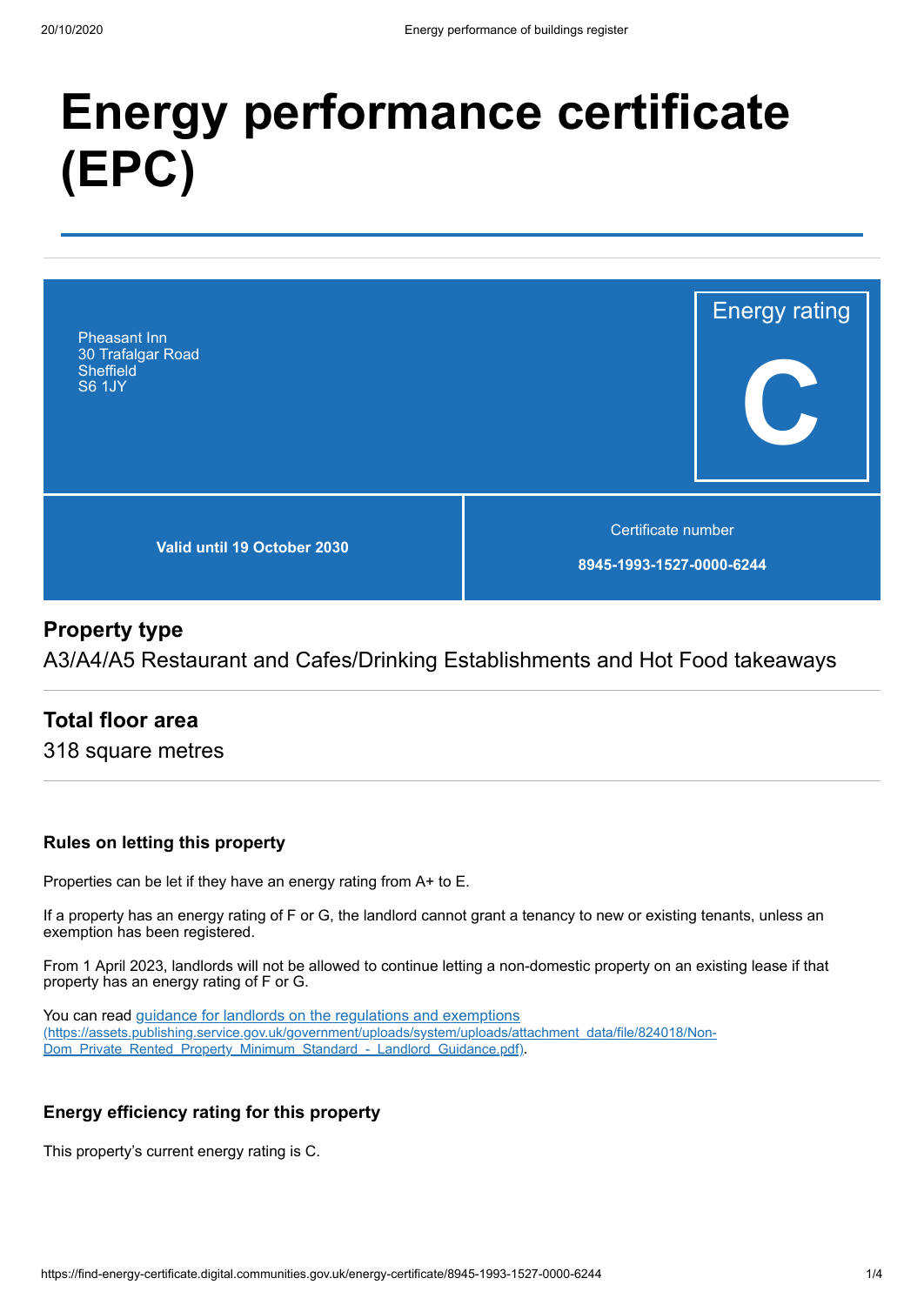

Properties are given a rating from A+ (most efficient) to G (least efficient).

Properties are also given a score. The larger the number, the more carbon dioxide (CO2) your property is likely to emit.

### **How this property compares to others**

Properties similar to this one could have ratings:

**If newly built**

# **If typical of the existing stock**

### **Breakdown of this property's energy performance**

What is primary energy use?

### **Recommendation report**

Guidance on improving the energy performance of this property can be found in the recommendation report [\(/energy-certificate/7090-1590-7872-7132-9642\)](https://find-energy-certificate.digital.communities.gov.uk/energy-certificate/7090-1590-7872-7132-9642).

32 | B

94 | D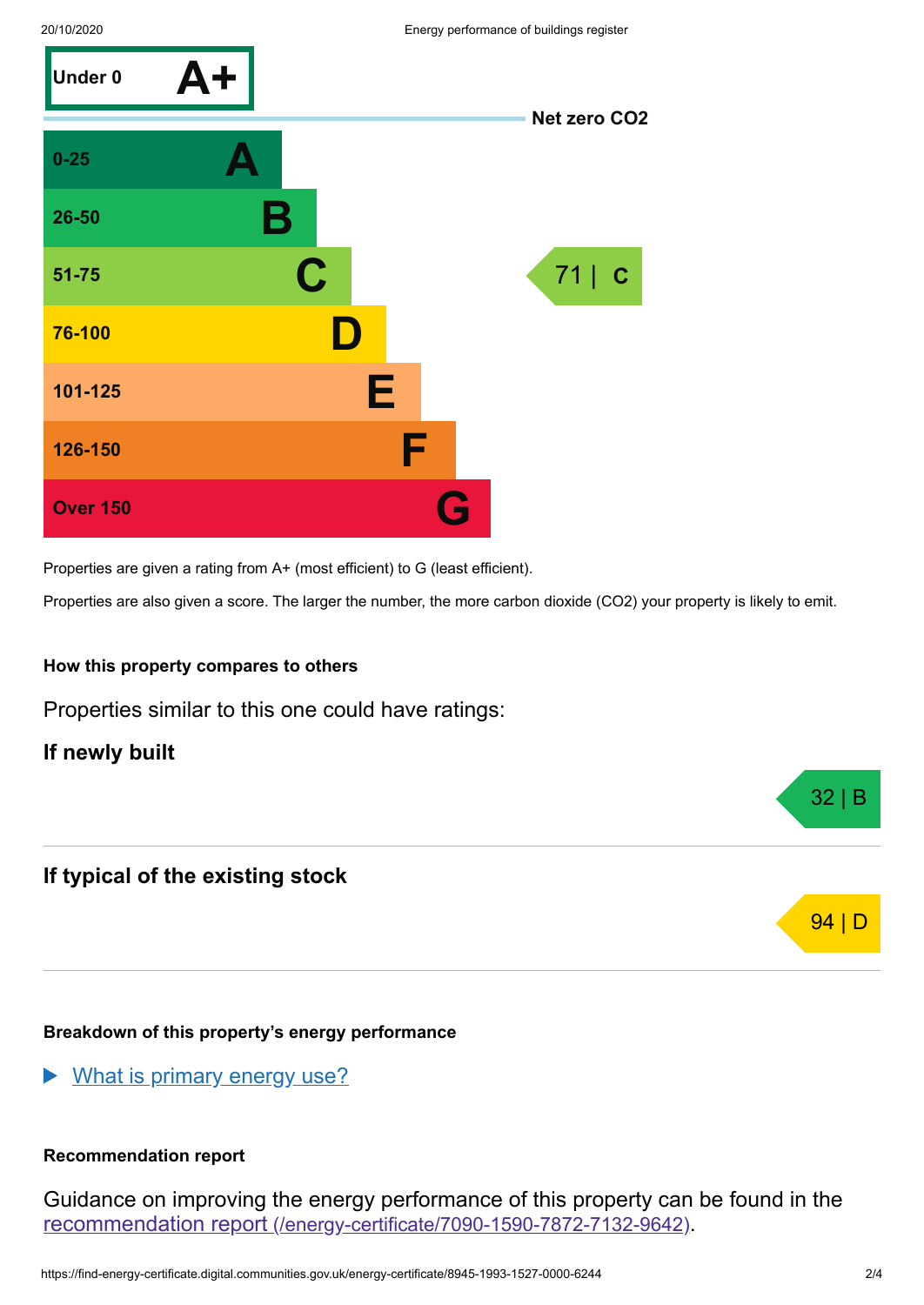#### **Contacting the assessor and accreditation scheme**

This EPC was created by a qualified energy assessor.

If you are unhappy about your property's energy assessment or certificate, you can complain to the assessor directly.

If you are still unhappy after contacting the assessor, you should contact the assessor's accreditation scheme.

Accreditation schemes are appointed by the government to ensure that assessors are qualified to carry out EPC assessments.

# **Assessor contact details**

## **Assessor's name**

Kieran Wilshaw

## **Telephone**

01924 669940

# **Accreditation scheme contact details**

## **Accreditation scheme**

Stroma Certification Ltd

## **Assessor ID**

STRO035247

## **Telephone**

0330 124 9660

# **Assessment details**

# **Date of assessment**

30 September 2020

# **Date of certificate**

20 October 2020

# **Employer**

Compliance365

# **Employer address**

Unit 6 Marniner Court Wakefield WF4 3FL

# **Assessor's declaration**